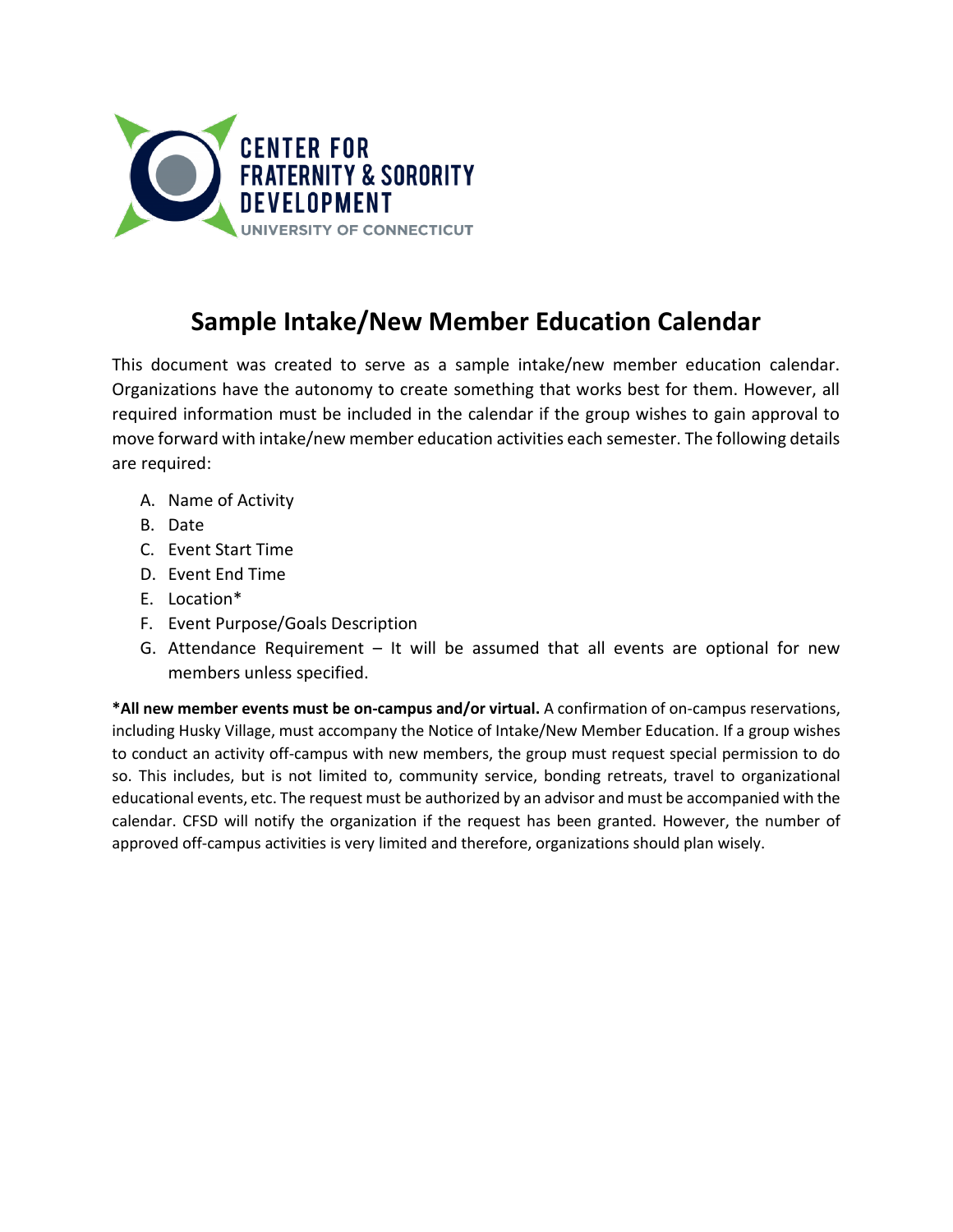

## **FS Organization**

## **Intake & New Member Education Calendar**

### **Week 1 – Orientation**

- Friday, MM/DD/YYYY (7:00 9:00 PM, Arjona 112)
	- o Activity: New Member Ceremony
	- $\circ$  Goals: Following recruitment prospective new members will be invited to participate in a special ritual signifying their acceptance of their invitation to membership and the start of their journey with the organization. Following the ceremony, we will hold a brief meeting to discuss expectations and goals. Attendance is required.
- Sunday, MM/DD/YYYY (10:00 AM 6:00PM, Four Arrows Ropes Course & Hillel)
	- o Activity: New Member Retreat
	- $\circ$  Goals: We will start the day with team building activities at the Four Arrows Ropes Course. Afterwards, we will relocate to Hillel for lunch and a lengthy New Member meeting. During this meeting we will complete any national and university housekeeping items that are necessary. New Members will receive access to the online membership portal provided by the national organization so that they can begin to complete their online learning modules. Additionally, new members will complete their CFSD (uconn.prevent.zone) hazing prevention and diversity and inclusion trainings during this meeting. Attendance is required.

### **Week 2 – Fellowship**

- Sunday, MM/DD/YYYY at  $8:00 9:30$  PM, Oak 112)
	- o Activity: New Member Meeting
	- $\circ$  Goals: New members will learn about the value of fellowship within our organization and what it means to dedicate yourself to others for a lifetime. New members will also receive instructions for fellowship activity that they will lead during week 5
- Monday Saturday
	- o Activity: Chat & Chews
	- $\circ$  Goals: New members will have dates, at least 30 minutes, with the potential Bigs. This can be anything from the potential big treating the new member to coffee at Bookstore Starbucks to attending a SUBOG movie together or playing a game via Zoom.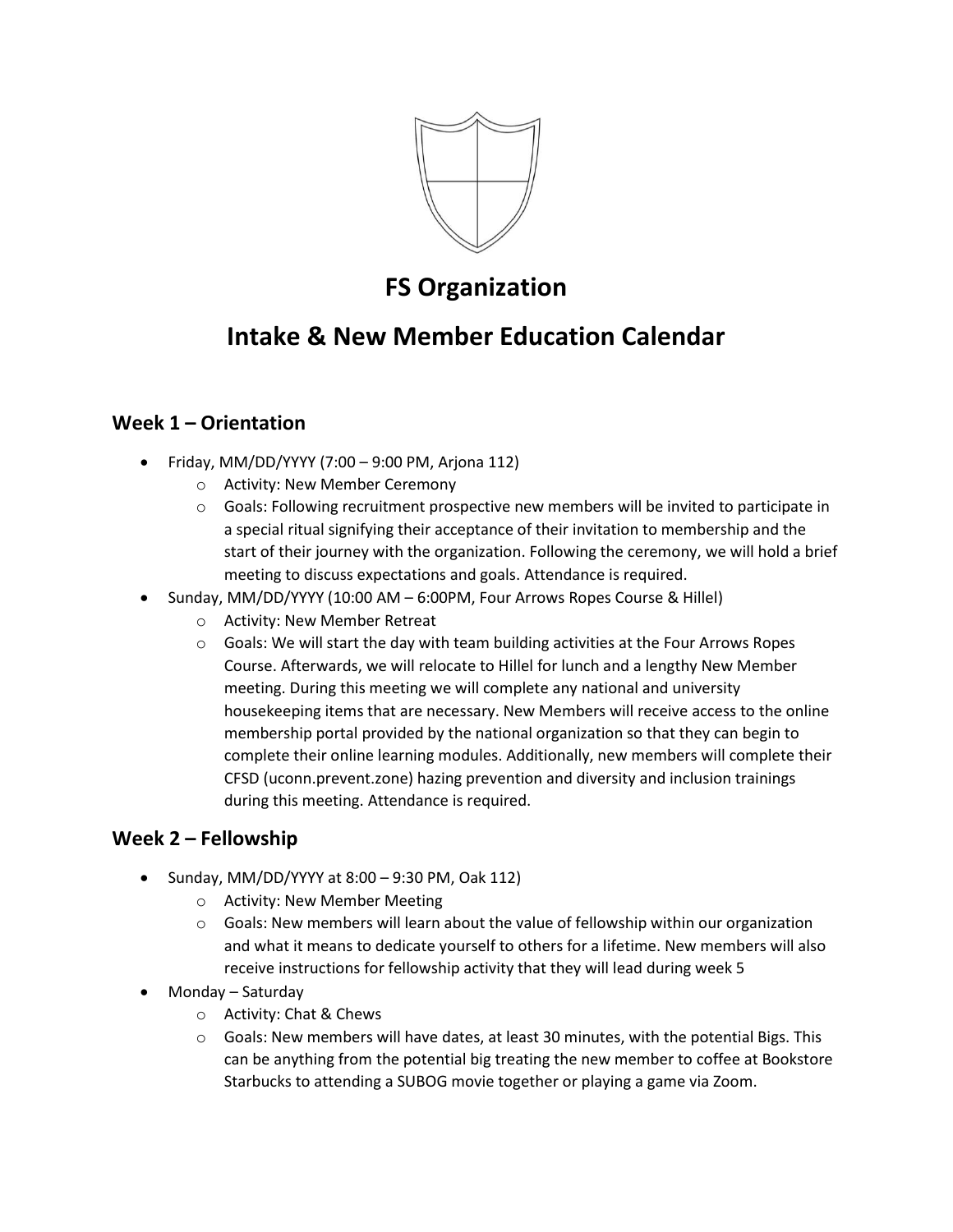### **Week 3 – Scholarship**

- Sunday, MM/DD/YYYY (8:00 9:30 PM, Oak 112)
	- o Activity: New Member Meeting
	- o Goals: New members will learn about the importance of scholarship and lifelong learning. New members will get to create a personal schedule to learn how to manage their time effectively and become familiar with the resources and support available to them through the organization.
- Monday Saturday
	- o Activity: Chat & Chews Continued
	- $\circ$  Goals: New members will have dates, at least 30 minutes, with the potential Bigs. This can be anything from the potential big treating the new member to coffee at Bookstore Starbucks to attending a SUBOG movie together or playing a game via Zoom.
- Wednesday, MM/DD/YYYY (5:00-6:00 PM, Student Union 104)
	- o Activity: "D's get Degrees but A's get you Paid"
	- $\circ$  Goals: We will co-sponsor an academic excellence workshop with  $\Box$  Fraternity and Sorority. The UConn Academic Achievement Center and Center for Career Development will be the presenters. This will also be used to meet Expectations of Excellence requirements. This event will be open to the public and new members are highly encouraged to attend.

#### **Week 4 – Leadership**

- Sunday, MM/DD/YYYY (8:00 9:30 PM, Oak 112)
	- o Activity: New Member Meeting
	- $\circ$  Goals: New members will learn about leadership characteristics and the leadership opportunities available through the organization. Chapter officers will be invited to share information about their specific role and how it contributes to the mission of our organization. New members will then be invited to identify up to three chapter committees and/or officer roles that they would be most interested in pursuing after initiation.
- Monday, MM/DD/YYYY (5:00 -6:00 PM, Chemistry A120)
	- o Activity: Executive Board Meeting
	- $\circ$  Goals: New members will get to observe an executive board meeting and get to learn about how the organization leadership conducts business. New members will also get to shadow a specific officer, based on identified, interests for the remainder of semester.
- Tuesday, Wednesday, Thursday, MM/DD/YYYY (10:00 AM 4:00 PM, Student Union)
	- o Activity: Philanthropy
	- $\circ$  Goals: We will be selling baked goods to raise awareness about food insecurity and to collect donations towards our Hunger philanthropy. The proceeds will be donated towards the Food Shelter that we will volunteer at the following week. New members will get to sign-up for shifts at the table daily.
- Thursday, MM/DD/YYYY  $(8:00 10:00 \text{ PM}, \text{Arjona } 422)$ 
	- o Activity: Big and Little Reveal Ceremony
	- $\circ$  Goals: New Members will participate in a special ceremony and find out who their big is.